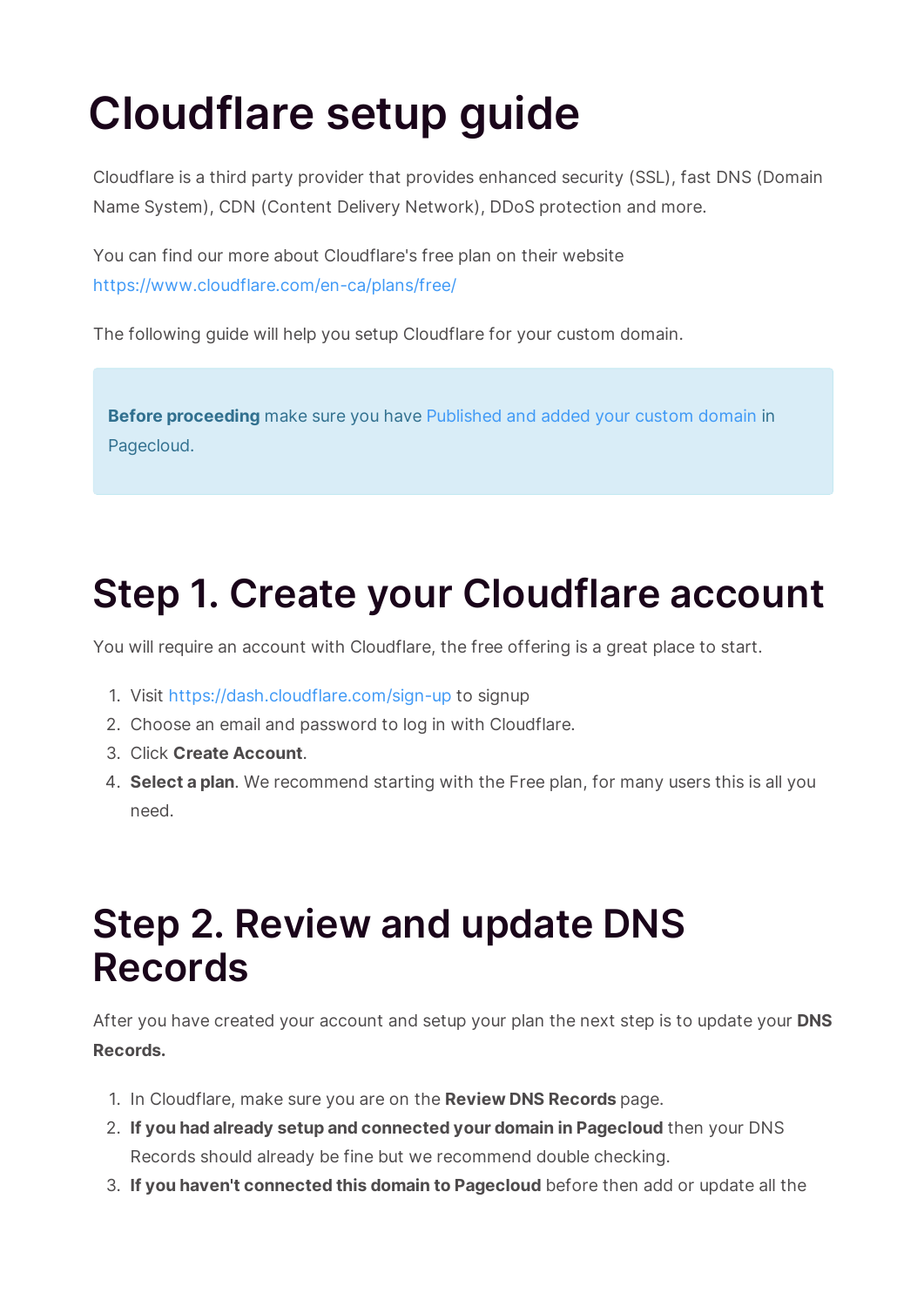following DNS Records with these settings:

**Record 1:** Record Type: A-Record Name: @ Value: 52.21.96.107 TTL: Automatic, or 1 Hour

**Record 2:** Record Type: A-Record Name: @ Value: 52.3.106.31 TTL: Automatic, or 1 Hour

**Record 3:** Record Type: CNAME Name: WWW Value: proxy2.pagecloud.com TTL: Automatic, or 1 Hour

- 4. Take a moment to double check that you have all the records with the correct settings. Need help? Contact support for assistance.
- 5. Click the **Continue** button

### **Step 3. Change your nameservers**

After you have added or updated your records the next step is to **change your Nameservers** at your domain provider.

- 1. In Cloudflare, make sure you are on the **Change your Nameservers** page.
- 2. This page will provide you the steps you need to follow to update the Nameservers on at your domain provider.
- 3. Once you have updated the Nameservers click the **Done, check nameservers** button in Cloudflare.
- 4. If all has been setup properly you will see a confirmation that Cloudflare is setup and now protecting your site. You can now explore the services Cloudflare has to offer.